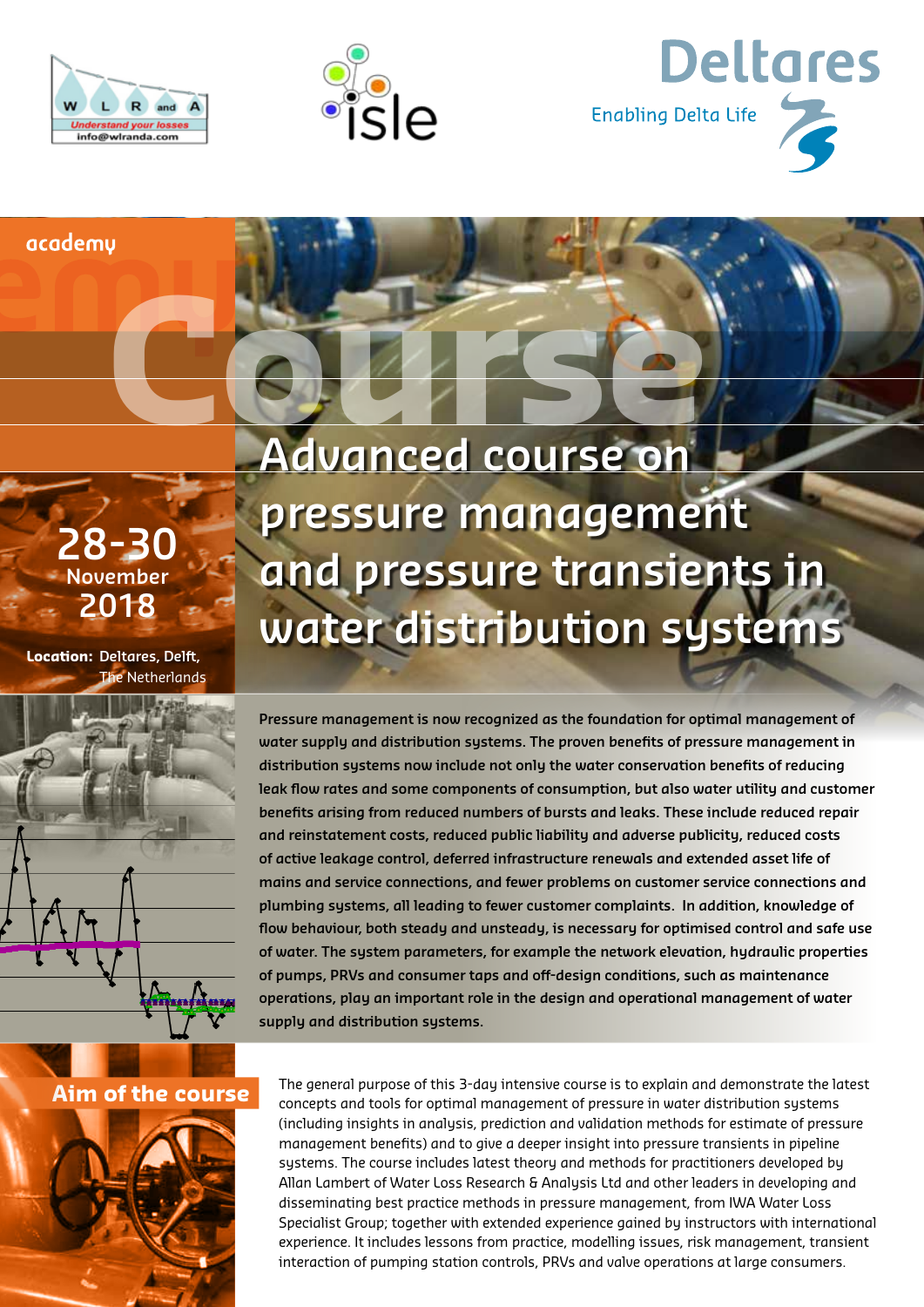## **Who should attend**



**Cost and registration**

## **Date and venue**

This course is geared towards anyone who deals with operation of water distribution systems, as well as the design of such systems. This includes engineers, technical and project managers and controllers of water pipeline systems and process installations who want to upgrade their understanding of pressure management and pressure transients. A BSc degree in water engineering, engineering science, physics, or other scientific discipline is recommended (minimum requirement).

**Anton Heinsbroek** | Deltares, Hydraulics for Infrastructure and Industry **Marco Fantozzi** | Isle Utilities

The course fee is € 1,450.-- for three days, excluding VAT. In order to register for this course, please use **[www.deltaresacademy.com](http://www.deltaresacademy.com)** Registration must be done before October 26th.

## **28 - 30 November 2018**

The course venue will be held at Deltares, Delft, The Netherlands.

The course consists of presentations, lectures, discussion sessions and workshops, all in English. We provide a certificate of participation after completion of the course.

## **The following lectures will be presented**



• Practical Workshop on a distribution network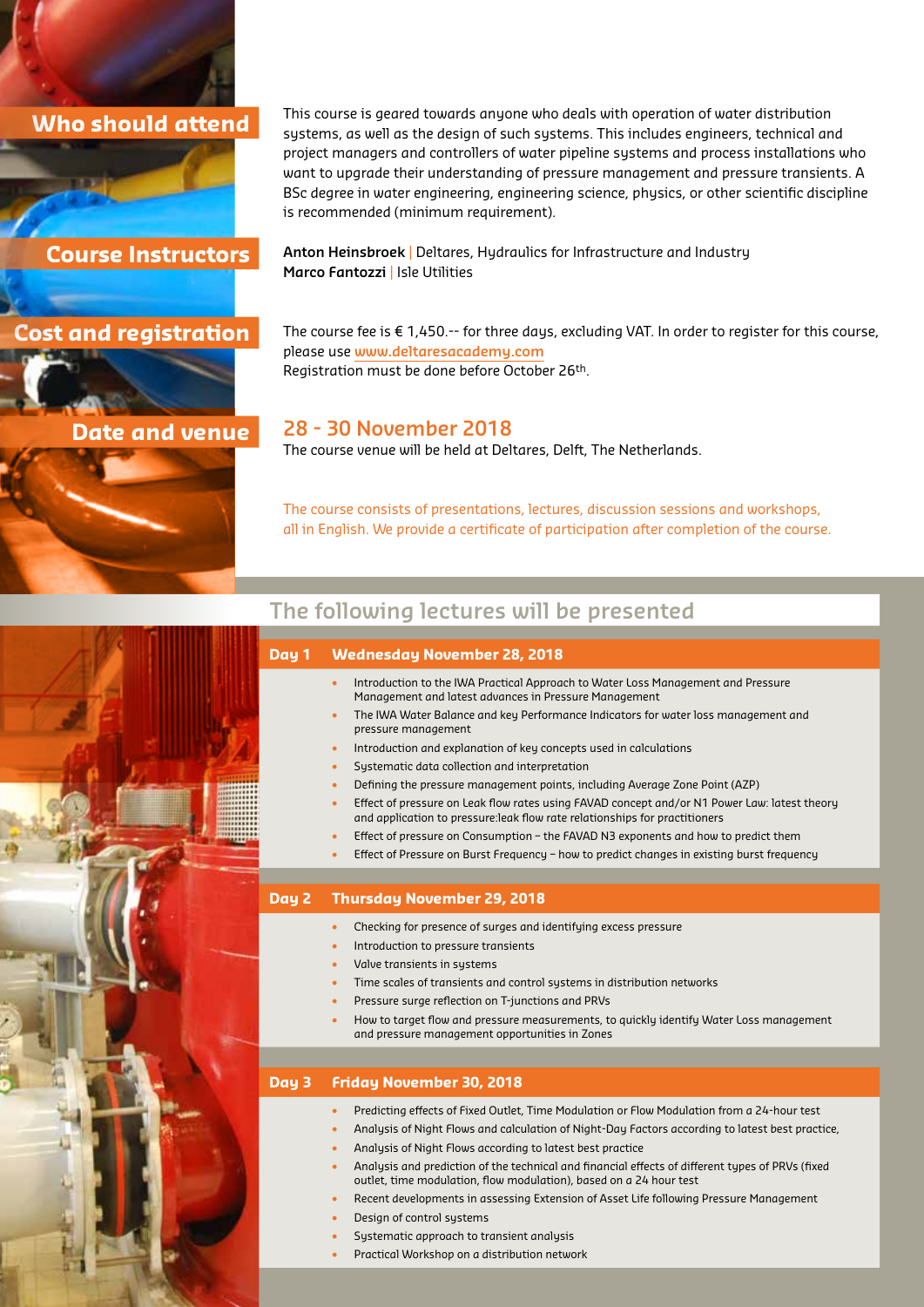



## **WHY ATTEND THIS COURSE?**

#### **IWA Best Practice Methods define worldwide standards in water management**

The content of the course is based on the current Best Practice Methods for water loss management developed by Allan Lambert and others in the IWA Water Loss Specialist Group (e.g. IWA Practical Approach to Water Loss Management). The course builds the bridge between water

hammer theory and Best Practice Methods for pressure management to control leakage, consumption and burst frequency and extend infrastructure life.

### **Two dedicated specialists as trainers**

Dr. Anton Heinsbroek and Eng. Marco Fantozzi are both leading specialists in their fields. Dr. Anton Heinsbroek is a senior specialist at Deltares. He has long term experience in the field of water hammer research, consultancy and lecturing. Eng. Marco Fantozzi, a leading consultant in water loss management using the IWA methodology, has helped many water companies worldwide to reduce losses and increase efficiency and revenue.

#### **Exercises using specialist software**

Exercises play a major role in our courses. All presented calculation schemes are illustrated by exercises. For the water hammer exercises we use the specialist software WANDA. This helps to visualize the water hammer phenomena and enables the participant to do sophisticated calculations.

#### **Optimum group size**

The size of our course is between 16 and 20 participants. We think this is an ideal tutor student ratio so we can dedicate individual attention to each participant and participants can exchange their experience and extend their network.

#### **Interaction between teacher and students**

We promote a vivid interaction between participants and instructors and a lively course atmosphere. Questions can be asked at any time and if you bring your own pressure management problem we will discuss it with you during the course.

#### **Latest research results on pressure management advances**

Training material has been developed with contribution from Allan Lambert (Water Loss Research & Analysis), a world leader in water loss and pressure management, and includes his latest research results on pressure: burst frequency relationships and predictions. The course includes latest theory and methods for practitioners developed by University of Cape Town, Water Loss Research & Analysis Ltd, Marco Fantozzi and other leaders in developing and disseminating best practice methods in pressure management; together with extended experience gained by instructors with international experience. It includes lessons from practice, modelling issues, risk management, transient interaction of pumping station controls, PRVs and valve operations at large consumers.